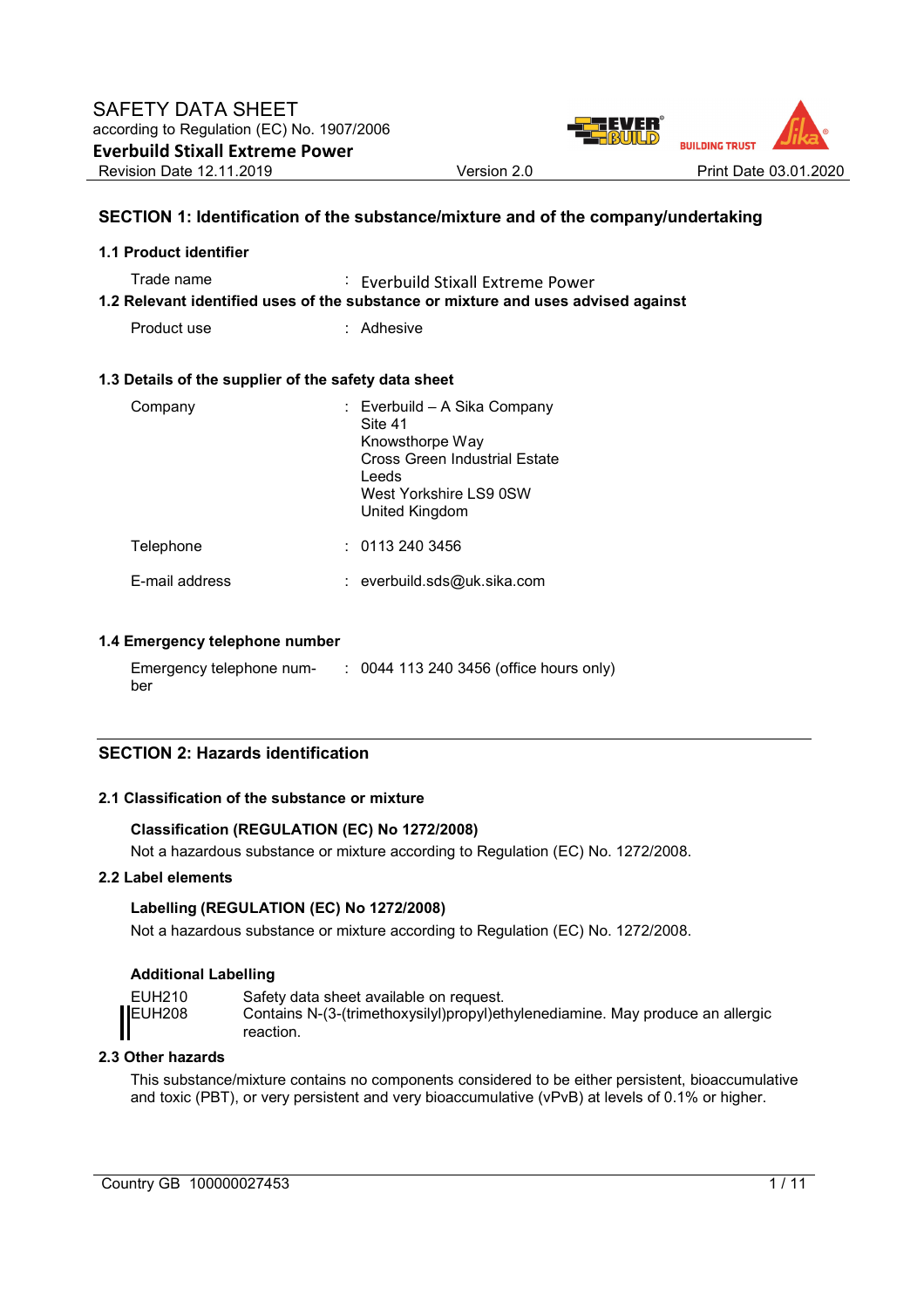

# **SECTION 3: Composition/information on ingredients**

#### **3.2 Mixtures**

### **Components**

| Chemical name                          | CAS-No.             | Classification         | Concentration |
|----------------------------------------|---------------------|------------------------|---------------|
|                                        | EC-No.              |                        | (% w/w)       |
|                                        | Registration number |                        |               |
| trimethoxyvinylsilane                  | 2768-02-7           | Flam. Liq. 3; H226     | $>= 2.5 - 5$  |
| Contains:                              | 220-449-8           | Acute Tox. 4: H332     |               |
| tetramethyl orthosilicate $\leq 0.2$ % | 01-2119513215-52-   |                        |               |
|                                        | <b>XXXX</b>         |                        |               |
| $N-(3-$                                | 1760-24-3           | Eye Dam. 1; H318       | < 1           |
| (trimethoxysi-                         | 217-164-6           | Skin Sens. 1B; H317    |               |
| lyl)propyl)ethylenediamine             | 01-2119970215-39-   | <b>STOT SE 3: H335</b> |               |
| Contains:                              | <b>XXXX</b>         |                        |               |
| $N, N'-bis[3-$                         |                     |                        |               |
| (trimethoxysi-                         |                     |                        |               |
| lyl)propyl]ethylenediamine $\leq$ 3 %  |                     |                        |               |
| 1-(2-Aminoethyl)-2,2-dimethoxy-1-      |                     |                        |               |
| aza-2-silacyclopentane $\leq$ 3 %      |                     |                        |               |

## **SECTION 4: First aid measures**

## **4.1 Description of first aid measures**

| General advice          | No hazards which require special first aid measures.                                                                                                                            |
|-------------------------|---------------------------------------------------------------------------------------------------------------------------------------------------------------------------------|
| If inhaled              | $\therefore$ Move to fresh air.                                                                                                                                                 |
| In case of skin contact | Take off contaminated clothing and shoes immediately.<br>Wash off with soap and plenty of water.                                                                                |
| In case of eye contact  | : Remove contact lenses.<br>Keep eye wide open while rinsing.                                                                                                                   |
| If swallowed            | Do not induce vomiting without medical advice.<br>Rinse mouth with water.<br>Do not give milk or alcoholic beverages.<br>Never give anything by mouth to an unconscious person. |
|                         | 4.2 Most important symptoms and effects, both acute and delayed                                                                                                                 |
| Symptoms                | See Section 11 for more detailed information on health effects<br>and symptoms.                                                                                                 |
| <b>Risks</b>            | No known significant effects or hazards.                                                                                                                                        |
|                         | 4.3 Indication of any immediate medical attention and special treatment needed                                                                                                  |
| Treatment               | Treat symptomatically.                                                                                                                                                          |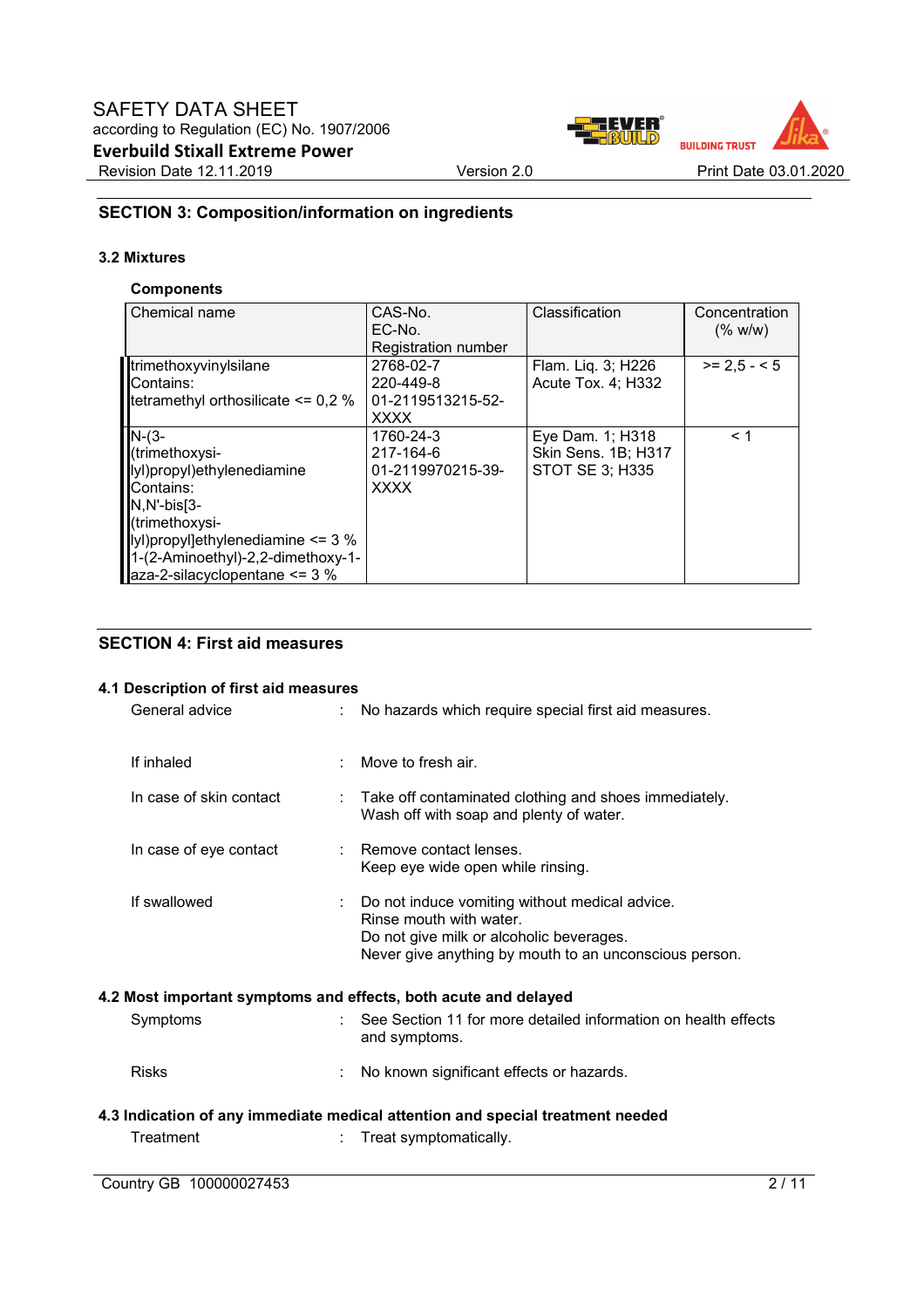ER **BUILDING TRUST** Revision Date 12.11.2019 Version 2.0 Print Date 03.01.2020

# **SECTION 5: Firefighting measures**

| 5.1 Extinguishing media<br>Suitable extinguishing media   | In case of fire, use water/water spray/water jet/carbon diox-<br>ide/sand/foam/alcohol resistant foam/chemical powder for<br>extinction. |
|-----------------------------------------------------------|------------------------------------------------------------------------------------------------------------------------------------------|
| 5.2 Special hazards arising from the substance or mixture |                                                                                                                                          |
| ucts                                                      | Hazardous combustion prod- : No hazardous combustion products are known                                                                  |
| 5.3 Advice for firefighters                               |                                                                                                                                          |
| for firefighters                                          | Special protective equipment : In the event of fire, wear self-contained breathing apparatus.                                            |
| Further information                                       | Standard procedure for chemical fires.                                                                                                   |
|                                                           |                                                                                                                                          |

# **SECTION 6: Accidental release measures**

|                                                          | 6.1 Personal precautions, protective equipment and emergency procedures                                    |
|----------------------------------------------------------|------------------------------------------------------------------------------------------------------------|
| Personal precautions                                     | : For personal protection see section 8.                                                                   |
| <b>6.2 Environmental precautions</b>                     |                                                                                                            |
| Environmental precautions                                | : No special environmental precautions required.                                                           |
| 6.3 Methods and material for containment and cleaning up |                                                                                                            |
| Methods for cleaning up                                  | Wipe up with absorbent material (e.g. cloth, fleece).<br>Keep in suitable, closed containers for disposal. |

# **6.4 Reference to other sections**

For personal protection see section 8.

# **SECTION 7: Handling and storage**

| 7.1 Precautions for safe handling<br>Advice on safe handling | : For personal protection see section 8.<br>No special handling advice required.<br>Follow standard hygiene measures when handling chemical<br>products |
|--------------------------------------------------------------|---------------------------------------------------------------------------------------------------------------------------------------------------------|
| fire and explosion                                           | Advice on protection against : Normal measures for preventive fire protection.                                                                          |
| Hygiene measures                                             | When using do not eat or drink. When using do not smoke.                                                                                                |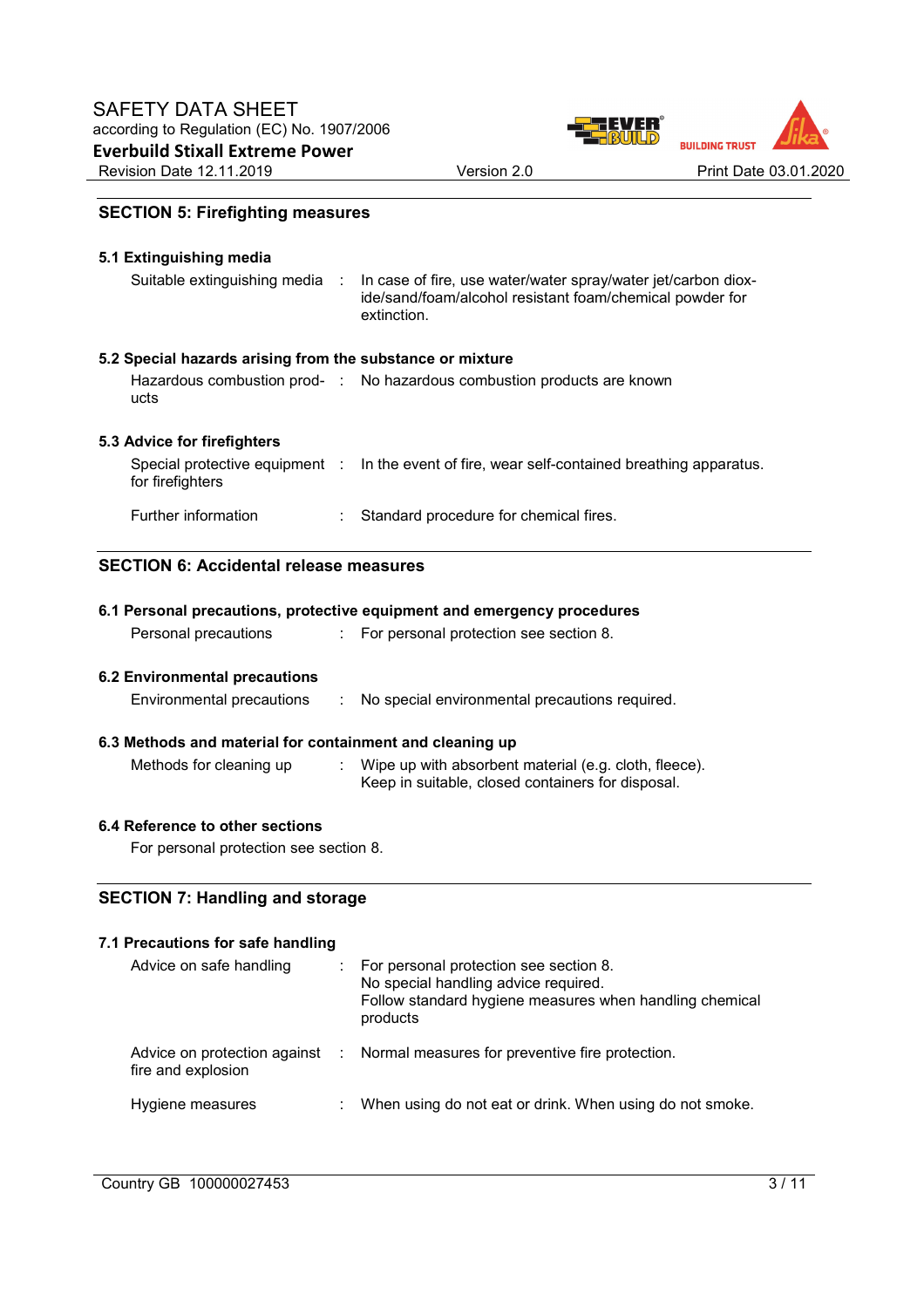

#### **7.2 Conditions for safe storage, including any incompatibilities**

| Requirements for storage<br>areas and containers | Keep container tightly closed in a dry and well-ventilated<br>place. Store in accordance with local regulations. |
|--------------------------------------------------|------------------------------------------------------------------------------------------------------------------|
| Advice on common storage                         | No special restrictions on storage with other products.                                                          |
| Further information on stor-<br>age stability    | No decomposition if stored and applied as directed.                                                              |
| 7.3 Specific end use(s)                          |                                                                                                                  |
| Specific use(s)                                  | : Consult most current local Product Data Sheet prior to any                                                     |

## **SECTION 8: Exposure controls/personal protection**

#### **8.1 Control parameters**

Contains no substances with occupational exposure limit values.

use.

### **Occupational exposure limits of decomposition products**

| Components          | CAS-No.                                                                                                                                                       | Value type (Form<br>of exposure)                                              | Control parame-<br>ters $*$ | Basis *    |
|---------------------|---------------------------------------------------------------------------------------------------------------------------------------------------------------|-------------------------------------------------------------------------------|-----------------------------|------------|
| methanol            | 67-56-1                                                                                                                                                       | <b>TWA</b>                                                                    | $200$ ppm<br>260 mg/m3      | 2006/15/EC |
| Further information |                                                                                                                                                               | Indicative, Identifies the possibility of significant uptake through the skin |                             |            |
|                     |                                                                                                                                                               | <b>TWA</b>                                                                    | $200$ ppm<br>266 mg/m3      | GB EH40    |
| Further information | Can be absorbed through the skin. The assigned substances are those<br>for which there are concerns that dermal absorption will lead to systemic<br>toxicity. |                                                                               |                             |            |
|                     |                                                                                                                                                               | <b>STEL</b>                                                                   | 250 ppm<br>333 mg/m3        | GB EH40    |
| Further information | Can be absorbed through the skin. The assigned substances are those<br>for which there are concerns that dermal absorption will lead to systemic<br>toxicity. |                                                                               |                             |            |

\*The above mentioned values are in accordance with the legislation in effect at the date of the release of this safety data sheet.

#### **8.2 Exposure controls**

| Personal protective equipment |                                                                                                                                                                                                                                                                                                                     |  |
|-------------------------------|---------------------------------------------------------------------------------------------------------------------------------------------------------------------------------------------------------------------------------------------------------------------------------------------------------------------|--|
| Eye protection                | Safety glasses                                                                                                                                                                                                                                                                                                      |  |
| Hand protection               | : Chemical-resistant, impervious gloves complying with an ap-<br>proved standard must be worn at all times when handling<br>chemical products. Reference number EN 374. Follow manu-<br>facturer specifications.<br>Butyl rubber/nitrile rubber gloves (0.4 mm)<br>Recommended: Butyl rubber/nitrile rubber gloves. |  |
| Skin and body protection      | $\therefore$ Protective clothing (e.g. Safety shoes acc. to EN ISO 20345,<br>long-sleeved working clothing, long trousers). Rubber aprons<br>and protective boots are additionaly recommended for mixing<br>and stirring work.                                                                                      |  |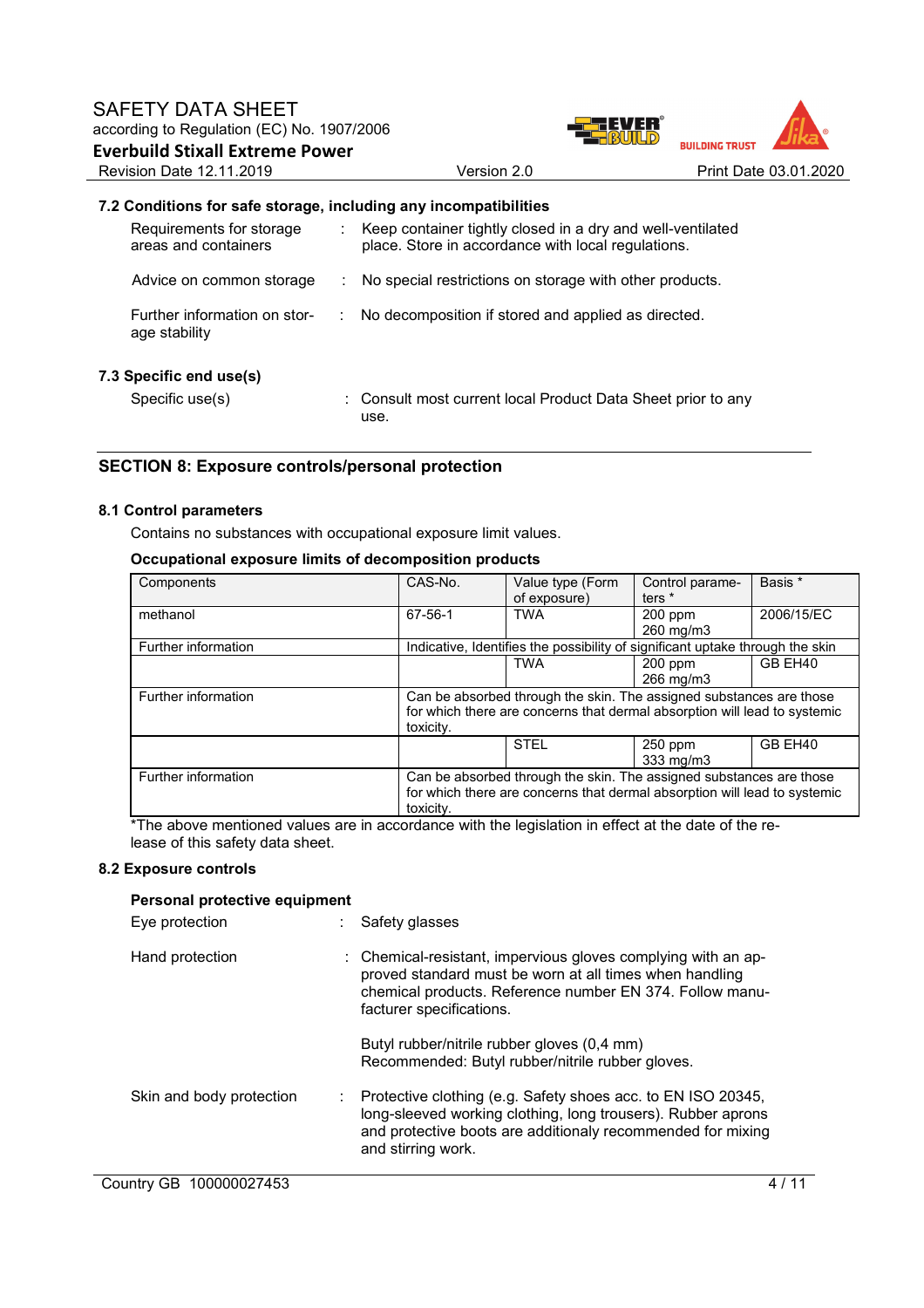# SAFETY DATA SHEET according to Regulation (EC) No. 1907/2006 **Everbuild Stixall Extreme Power**



Respiratory protection : No special measures required.

## **Environmental exposure controls**

General advice : No special environmental precautions required.

# **SECTION 9: Physical and chemical properties**

# **9.1 Information on basic physical and chemical properties**

|                                                             | paste                           |
|-------------------------------------------------------------|---------------------------------|
|                                                             | white                           |
|                                                             | alcohol-like                    |
|                                                             | No data available               |
| $\ddot{\cdot}$                                              | Not applicable                  |
| Melting point/range / Freezing<br>$\mathbb{R}^{\mathbb{Z}}$ | No data available               |
| İ                                                           | No data available               |
|                                                             | > 61 °C<br>Method: closed cup   |
| ÷.                                                          | No data available               |
|                                                             | No data available               |
| Upper explosion limit / Upper<br>÷.                         | No data available               |
| Lower explosion limit / Lower<br>$\mathbb{R}^{\mathbb{Z}}$  | No data available               |
| ÷                                                           | 0,01 hPa                        |
| ÷                                                           | No data available               |
|                                                             | ca. 1,6 g/cm3 (20 $^{\circ}$ C) |
| ÷                                                           | No data available               |
| Solubility in other solvents :                              | No data available               |
| $\ddot{\phantom{0}}$                                        | No data available               |
| ÷                                                           | No data available               |
|                                                             |                                 |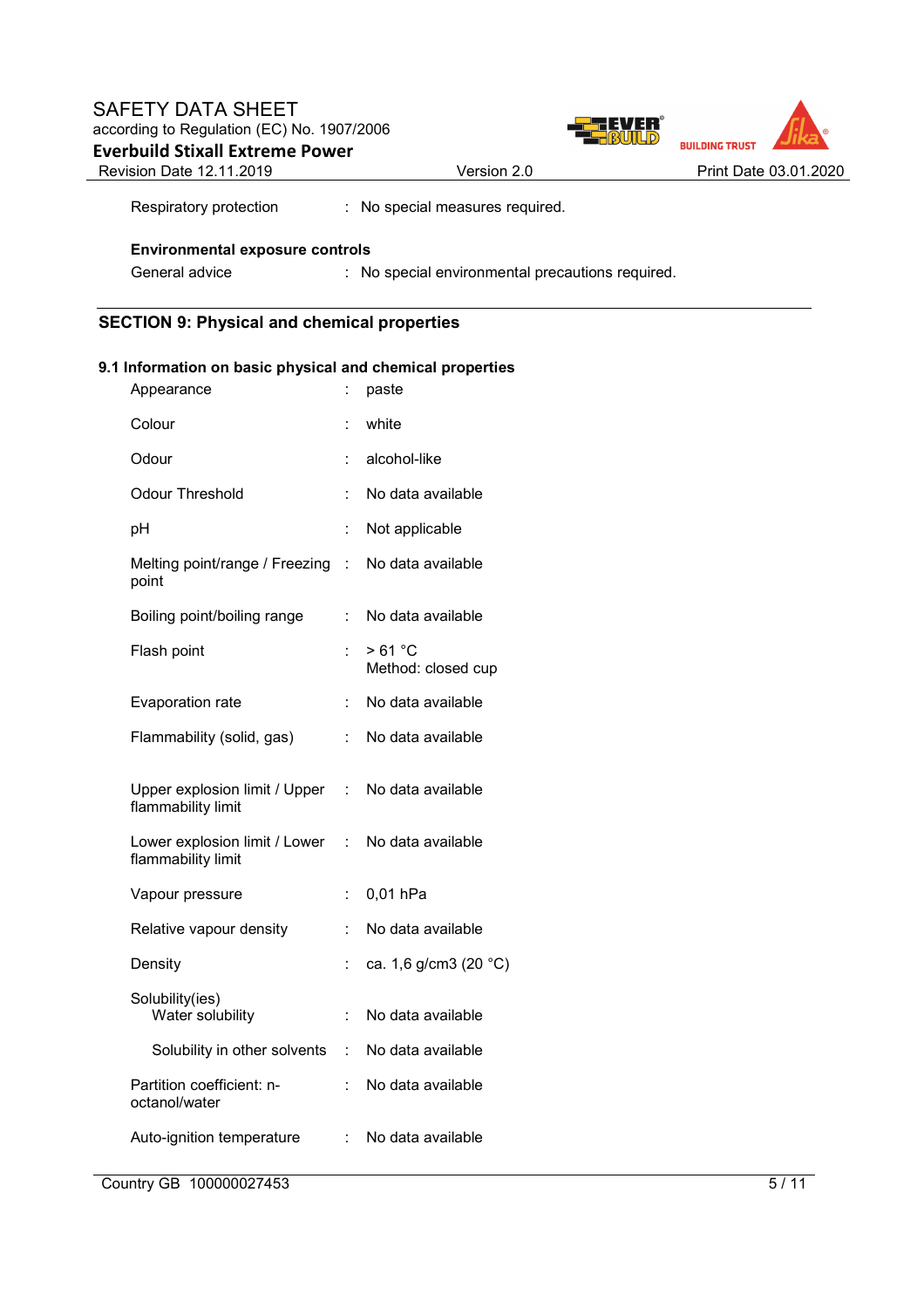# SAFETY DATA SHEET according to Regulation (EC) No. 1907/2006 **Everbuild Stixall Extreme Power**

**BUILDING TRUST** 

| <b>Revision Date 12.11.2019</b> | Version 2.0                  | Print Date 03.01.2020 |
|---------------------------------|------------------------------|-----------------------|
| Decomposition temperature       | No data available            |                       |
| Viscosity<br>Viscosity, dynamic | No data available            |                       |
| Viscosity, kinematic            | $>$ 20,5 mm2/s (40 °C)<br>÷. |                       |
| Explosive properties            | No data available            |                       |
| Oxidizing properties            | No data available            |                       |
|                                 |                              |                       |

# **9.2 Other information**

No data available

# **SECTION 10: Stability and reactivity**

#### **10.1 Reactivity**

No dangerous reaction known under conditions of normal use.

#### **10.2 Chemical stability**

The product is chemically stable.

# **10.3 Possibility of hazardous reactions**

Hazardous reactions : No hazards to be specially mentioned.

## **10.4 Conditions to avoid**

Conditions to avoid : No data available

## **10.5 Incompatible materials**

Materials to avoid : No data available

# **10.6 Hazardous decomposition products**

Hazardous decomposition products : methanol

# **SECTION 11: Toxicological information**

## **11.1 Information on toxicological effects**

**Acute toxicity**  Not classified based on available information.

# **Components:**

| trimethoxyvinylsilane:    |                                                |
|---------------------------|------------------------------------------------|
| Acute oral toxicity       | : LD50 Oral (Rat): ca. 7.120 mg/kg             |
| Acute inhalation toxicity | : $LC50: ca. 16, 8 mg/l$<br>Exposure time: 4 h |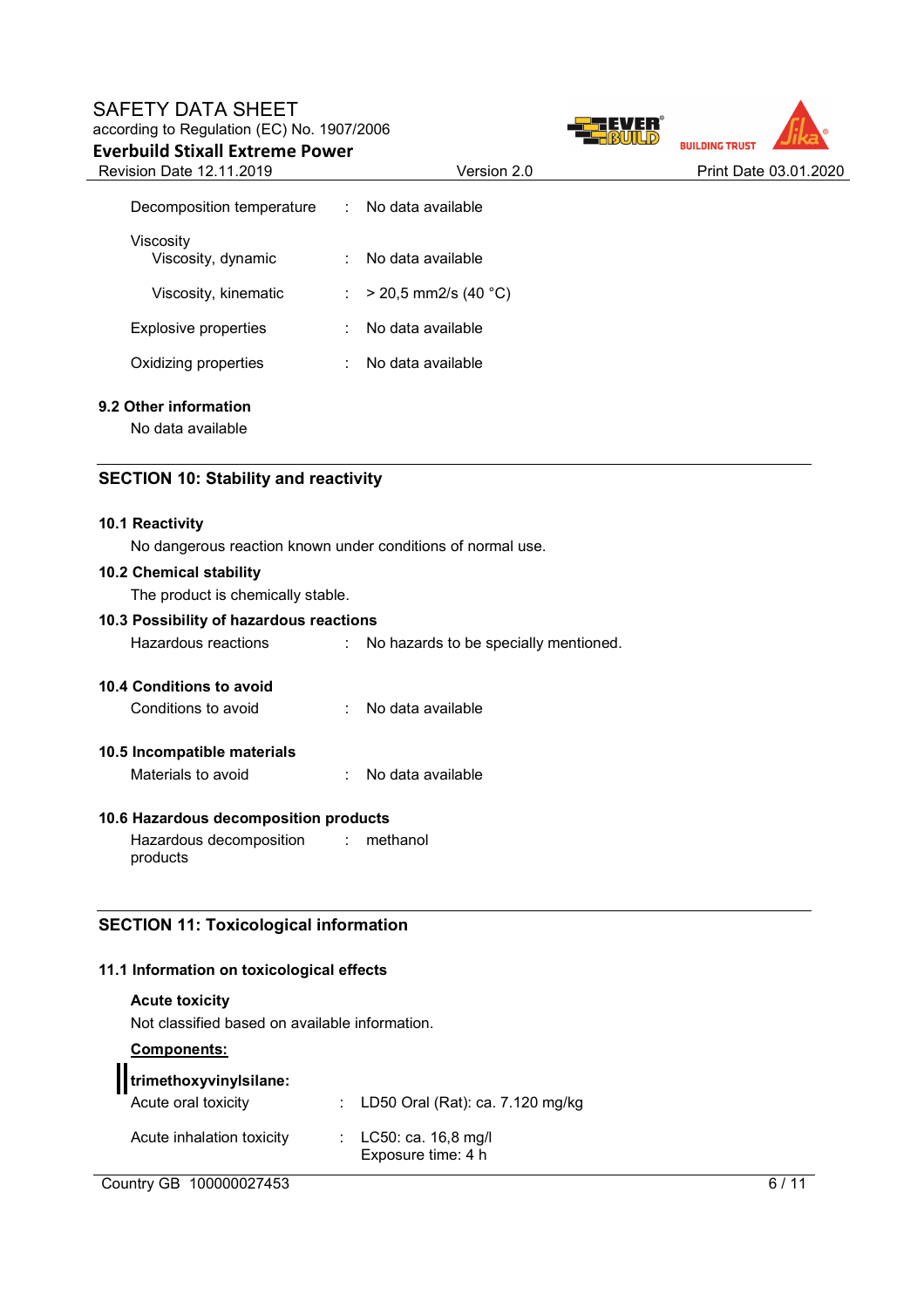

'ER

|                                                                              | Test atmosphere: dust/mist         |
|------------------------------------------------------------------------------|------------------------------------|
| Acute dermal toxicity                                                        | : LD50: 3.540 mg/kg                |
|                                                                              |                                    |
| N-(3-(trimethoxysilyl)propyl)ethylenediamine:<br>Acute oral toxicity         | LD50 Oral (Rat): 2.995 mg/kg<br>÷. |
|                                                                              |                                    |
| <b>Skin corrosion/irritation</b>                                             |                                    |
| Not classified based on available information.                               |                                    |
| Serious eye damage/eye irritation                                            |                                    |
| Not classified based on available information.                               |                                    |
| Respiratory or skin sensitisation                                            |                                    |
| <b>Skin sensitisation</b>                                                    |                                    |
| Not classified based on available information.                               |                                    |
| <b>Respiratory sensitisation</b>                                             |                                    |
| Not classified based on available information.                               |                                    |
| <b>Germ cell mutagenicity</b>                                                |                                    |
| Not classified based on available information.                               |                                    |
| Carcinogenicity                                                              |                                    |
| Not classified based on available information.                               |                                    |
| <b>Reproductive toxicity</b>                                                 |                                    |
| Not classified based on available information.                               |                                    |
| <b>STOT - single exposure</b>                                                |                                    |
| Not classified based on available information.                               |                                    |
| <b>STOT - repeated exposure</b>                                              |                                    |
| Not classified based on available information.                               |                                    |
| <b>Aspiration toxicity</b><br>Not classified based on available information. |                                    |
|                                                                              |                                    |

No data available

**12.2 Persistence and degradability** 

No data available

**12.3 Bioaccumulative potential**  No data available

# **12.4 Mobility in soil**

No data available

## **12.5 Results of PBT and vPvB assessment**

## **Product:**

Country GB 100000027453 7/11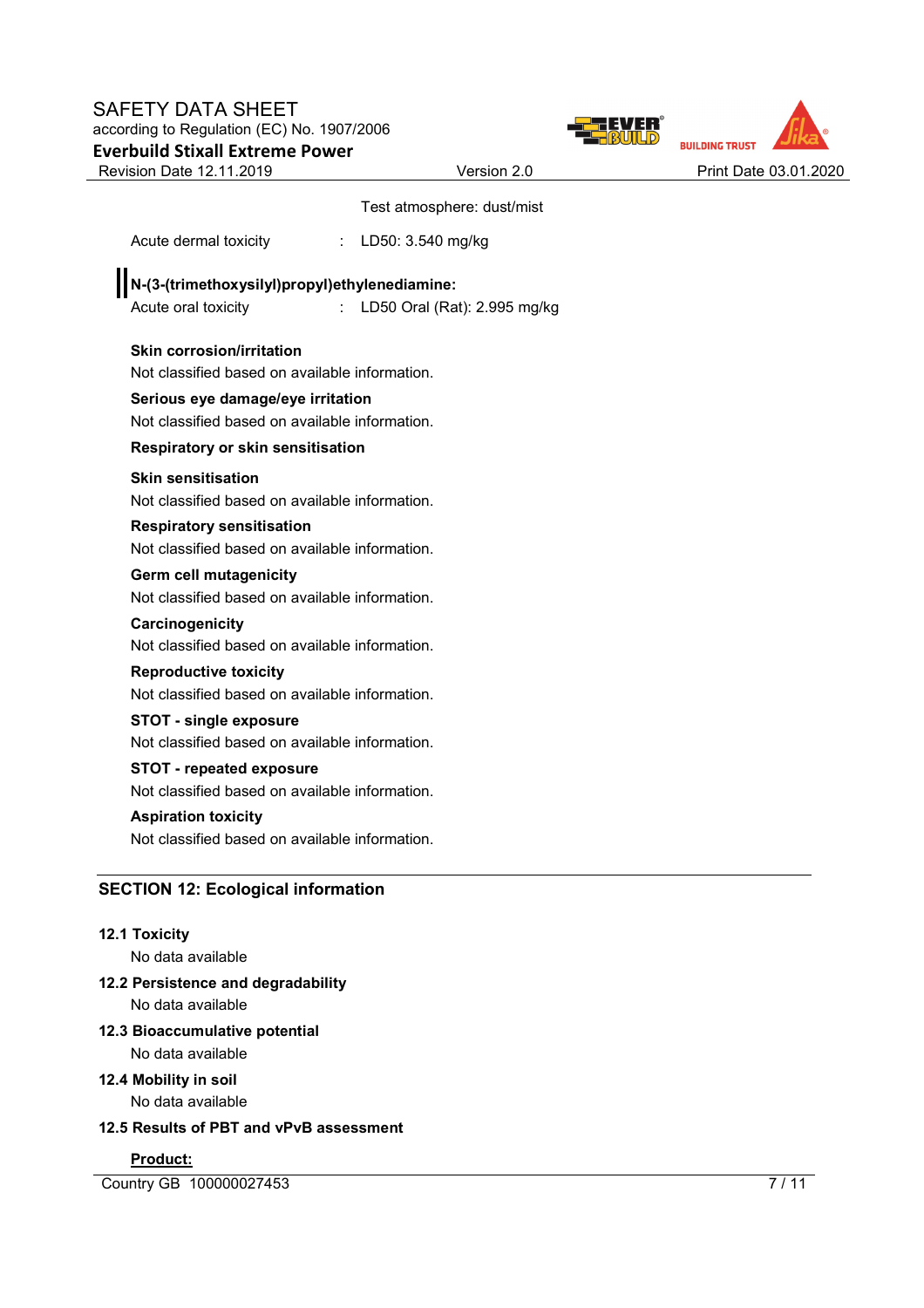

| Assessment                 | : This substance/mixture contains no components considered<br>to be either persistent, bioaccumulative and toxic (PBT), or<br>very persistent and very bioaccumulative (vPvB) at levels of<br>0.1% or higher |  |
|----------------------------|--------------------------------------------------------------------------------------------------------------------------------------------------------------------------------------------------------------|--|
| 12.6 Other adverse effects |                                                                                                                                                                                                              |  |
| Drod <sub>1</sub>          |                                                                                                                                                                                                              |  |

## **Product:**

| Additional ecological infor- | There is no data available for this product. |
|------------------------------|----------------------------------------------|
| mation                       |                                              |

# **SECTION 13: Disposal considerations**

## **13.1 Waste treatment methods**

| Product |
|---------|
|---------|

| Product | The generation of waste should be avoided or minimized<br>wherever possible.<br>Empty containers or liners may retain some product residues.<br>This material and its container must be disposed of in a safe               |
|---------|-----------------------------------------------------------------------------------------------------------------------------------------------------------------------------------------------------------------------------|
|         | way.<br>Dispose of surplus and non-recyclable products via a licensed                                                                                                                                                       |
|         | waste disposal contractor.                                                                                                                                                                                                  |
|         | Disposal of this product, solutions and any by-products should<br>at all times comply with the requirements of environmental<br>protection and waste disposal legislation and any regional<br>local authority requirements. |
|         | Avoid dispersal of spilled material and runoff and contact with<br>soil, waterways, drains and sewers.                                                                                                                      |

# **SECTION 14: Transport information**

#### **14.1 UN number**

Not regulated as a dangerous good

# **14.2 UN proper shipping name**

Not regulated as a dangerous good

# **14.3 Transport hazard class(es)**

Not regulated as a dangerous good

# **14.4 Packing group**

Not regulated as a dangerous good

# **14.5 Environmental hazards**

Not regulated as a dangerous good

# **14.6 Special precautions for user**

Not applicable

# **14.7 Transport in bulk according to Annex II of Marpol and the IBC Code**

Not applicable for product as supplied.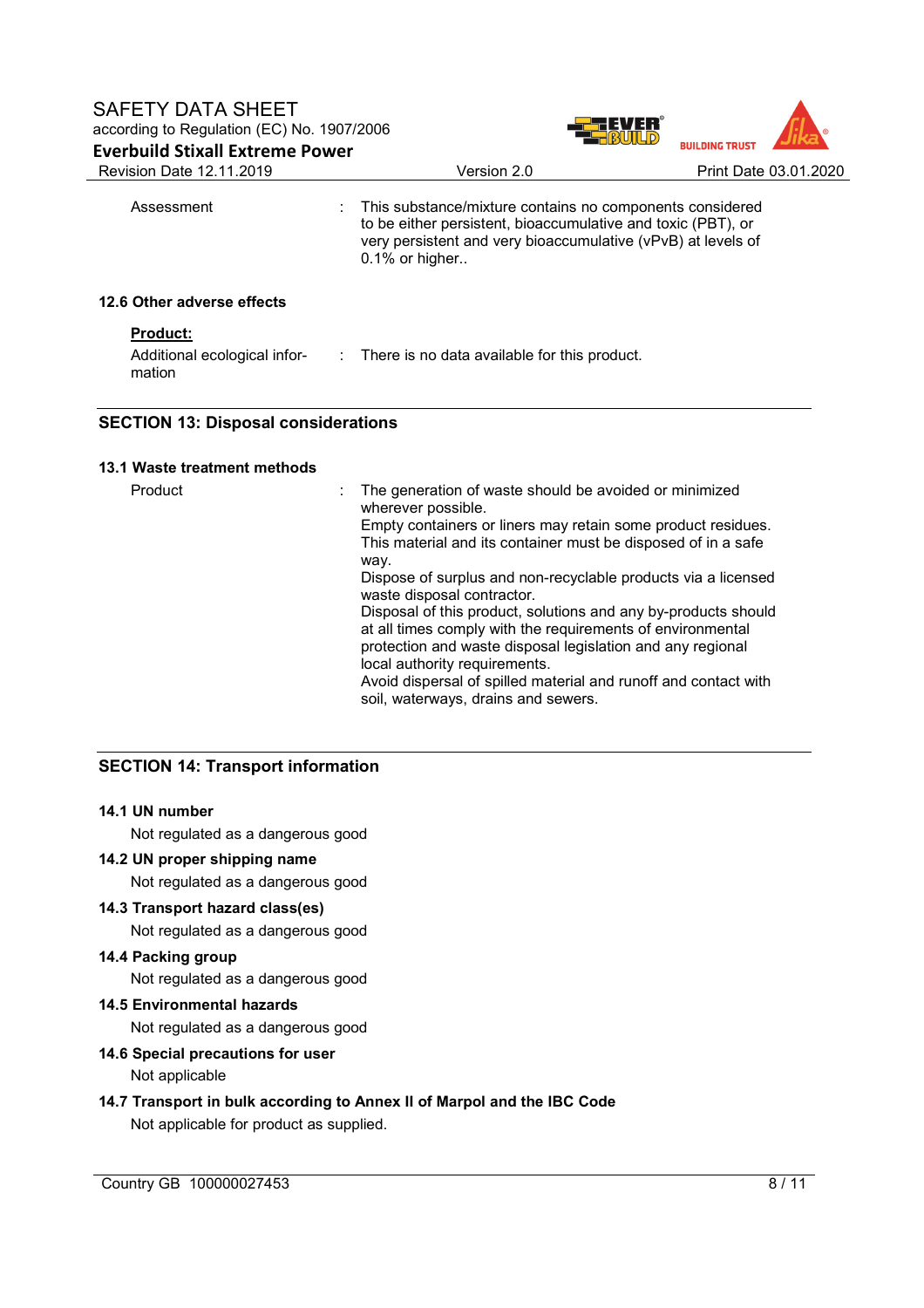

# **SECTION 15: Regulatory information**

|                                                                                                                                                                                |                                                                                                                                                                                                             |    | 15.1 Safety, health and environmental regulations/legislation specific for the substance or mixture                                                                                 |  |  |  |
|--------------------------------------------------------------------------------------------------------------------------------------------------------------------------------|-------------------------------------------------------------------------------------------------------------------------------------------------------------------------------------------------------------|----|-------------------------------------------------------------------------------------------------------------------------------------------------------------------------------------|--|--|--|
| Regulation (EC) No 649/2012 of the European Parlia-<br>ment and the Council concerning the export and import<br>of dangerous chemicals                                         |                                                                                                                                                                                                             |    | t.<br>Not applicable                                                                                                                                                                |  |  |  |
| International Chemical Weapons Convention (CWC)<br><b>Schedules of Toxic Chemicals and Precursors</b>                                                                          |                                                                                                                                                                                                             | ÷. | Not applicable                                                                                                                                                                      |  |  |  |
| REACH - Candidate List of Substances of Very High<br>Concern for Authorisation (Article 59).                                                                                   |                                                                                                                                                                                                             |    | None of the components are listed<br>$(=>0.1\%).$                                                                                                                                   |  |  |  |
| REACH - List of substances subject to authorisation<br>(Annex XIV)                                                                                                             |                                                                                                                                                                                                             |    | Not applicable                                                                                                                                                                      |  |  |  |
| Regulation (EC) No 1005/2009 on substances that de-<br>plete the ozone layer                                                                                                   |                                                                                                                                                                                                             |    | Not applicable                                                                                                                                                                      |  |  |  |
| Regulation (EC) No 850/2004 on persistent organic pol-<br>lutants                                                                                                              |                                                                                                                                                                                                             |    | Not applicable                                                                                                                                                                      |  |  |  |
| REACH - Restrictions on the manufacture, placing on<br>the market and use of certain dangerous substances,<br>preparations and articles (Annex XVII)                           |                                                                                                                                                                                                             |    | Conditions of restriction for the fol-<br>lowing entries should be considered:<br>1,2-Benzenedicarboxylic acid, di-C9-<br>11-branched alkyl esters, C10-rich<br>(Number on list 52) |  |  |  |
| <b>REACH Information:</b>                                                                                                                                                      | All substances contained in our Products are<br>- registered by our upstream suppliers, and/or<br>- registered by us, and/or<br>- excluded from the regulation, and/or<br>- exempted from the registration. |    |                                                                                                                                                                                     |  |  |  |
| Seveso III: Directive 2012/18/EU of the European Parliament and of the Council on the control of ma-<br>jor-accident hazards involving dangerous substances.<br>Not applicable |                                                                                                                                                                                                             |    |                                                                                                                                                                                     |  |  |  |
| Volatile organic compounds                                                                                                                                                     | (VOCV)<br>no VOC duties                                                                                                                                                                                     |    | Law on the incentive tax for volatile organic compounds<br>Volatile organic compounds (VOC) content: 0,07 %                                                                         |  |  |  |
|                                                                                                                                                                                |                                                                                                                                                                                                             |    | Directive 2010/75/EU of 24 November 2010 on industrial<br>emissions (integrated pollution prevention and control)<br>Volatile organic compounds (VOC) content: 0,07 %               |  |  |  |
|                                                                                                                                                                                |                                                                                                                                                                                                             |    | If other regulatory information applies that is not already provided elsewhere in the Safety Data                                                                                   |  |  |  |

| Health, safety and environ-   | : Environmental Protection Act 1990 & Subsidiary Regulations |
|-------------------------------|--------------------------------------------------------------|
| mental regulation/legislation | Health and Safety at Work Act 1974 & Subsidiary Regulations  |

Sheet, then it is described in this subsection.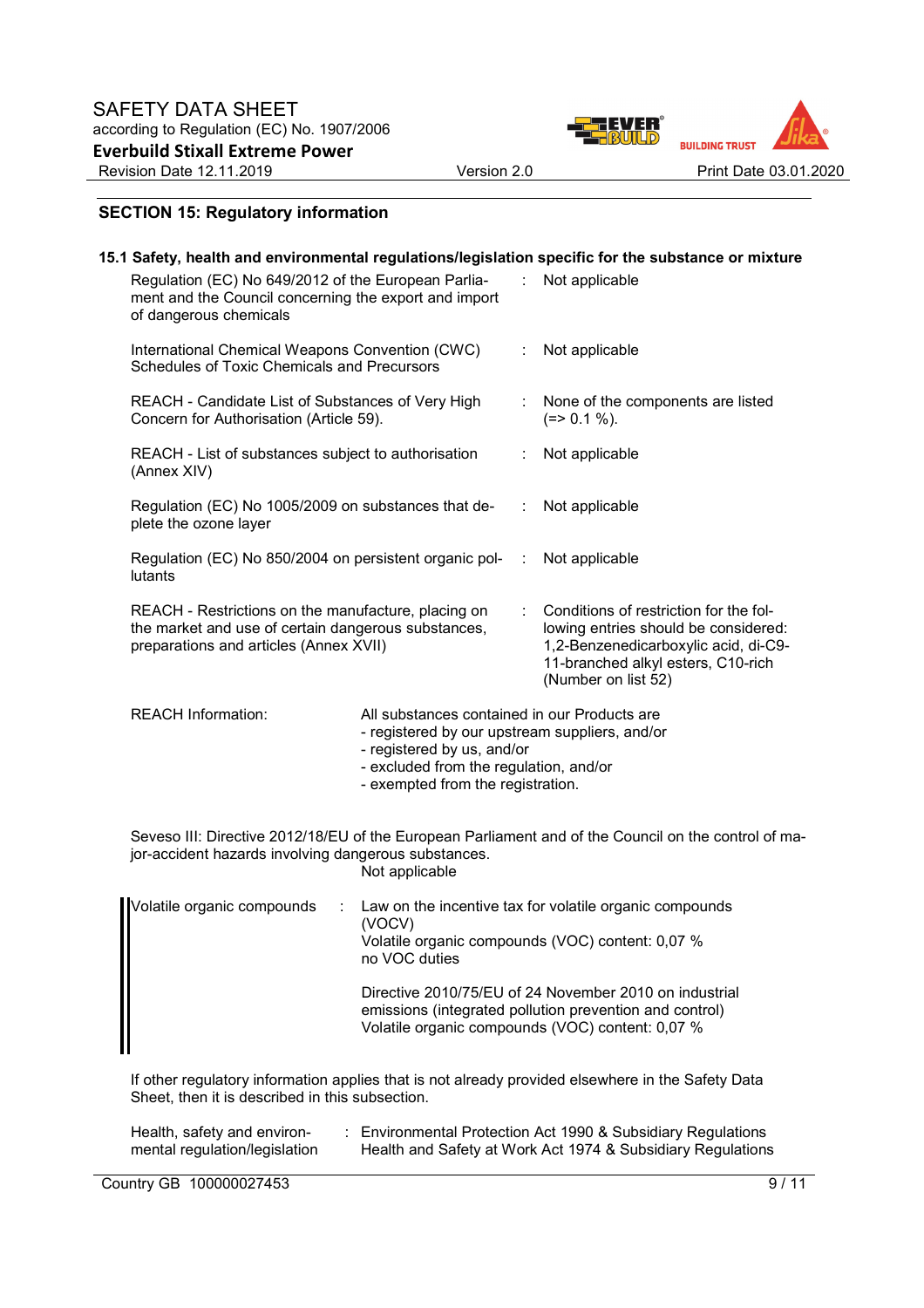

specific for the substance or mixture:

Control of Substances Hazardous to Health Regulations (COSHH) May be subject to the Control of Major Accident Hazards Regulations (COMAH), and amendments.

# **15.2 Chemical safety assessment**

No Chemical Safety Assessment has been carried out for this mixture by the supplier.

## **SECTION 16: Other information**

| <b>Full text of H-Statements</b> |                                                                      |
|----------------------------------|----------------------------------------------------------------------|
| H <sub>226</sub><br>H317         | Flammable liquid and vapour.<br>May cause an allergic skin reaction. |
| H318                             | Causes serious eye damage.                                           |
| H332                             | Harmful if inhaled.                                                  |
| H335                             | May cause respiratory irritation.                                    |
| Full text of other abbreviations |                                                                      |
| Acute Tox.                       | Acute toxicity                                                       |
| Eye Dam.                         | Serious eye damage                                                   |
| Flam. Liq.                       | Flammable liquids                                                    |
| Skin Sens.                       | Skin sensitisation                                                   |
| <b>STOT SE</b>                   | Specific target organ toxicity - single exposure                     |
| 2006/15/EC                       | Europe. Indicative occupational exposure limit values                |
| GB EH40                          | UK. EH40 WEL - Workplace Exposure Limits                             |
| 2006/15/EC / TWA                 | Limit Value - eight hours                                            |
| GB EH40 / TWA                    | Long-term exposure limit (8-hour TWA reference period)               |
| GB EH40 / STEL                   | Short-term exposure limit (15-minute reference period)               |
| ADR.                             | European Agreement concerning the International Carriage of          |
|                                  | Dangerous Goods by Road                                              |
| CAS                              | <b>Chemical Abstracts Service</b>                                    |
| DNEL                             | Derived no-effect level                                              |
| <b>EC50</b>                      | Half maximal effective concentration                                 |
| <b>GHS</b>                       | <b>Globally Harmonized System</b>                                    |
| <b>IATA</b>                      | International Air Transport Association                              |
| <b>IMDG</b>                      | International Maritime Code for Dangerous Goods                      |
| LD50                             | Median lethal dosis (the amount of a material, given all at          |
|                                  | once, which causes the death of 50% (one half) of a group of         |
|                                  | test animals)                                                        |
| <b>LC50</b>                      | Median lethal concentration (concentrations of the chemical in       |
|                                  | air that kills 50% of the test animals during the observation        |
|                                  | period)                                                              |
| <b>MARPOL</b>                    | International Convention for the Prevention of Pollution from        |
|                                  | Ships, 1973 as modified by the Protocol of 1978                      |
| OEL                              | Occupational Exposure Limit                                          |
| <b>PBT</b>                       | Persistent, bioaccumulative and toxic                                |
| <b>PNEC</b>                      | Predicted no effect concentration                                    |
| <b>REACH</b>                     | Regulation (EC) No 1907/2006 of the European Parliament              |
|                                  | and of the Council of 18 December 2006 concerning the Reg-           |
|                                  | istration, Evaluation, Authorisation and Restriction of Chemi-       |
|                                  | cals (REACH), establishing a European Chemicals Agency               |
| SVHC                             | Substances of Very High Concern                                      |
| vPvB                             | Very persistent and very bioaccumulative                             |

Country GB 100000027453 10 / 11